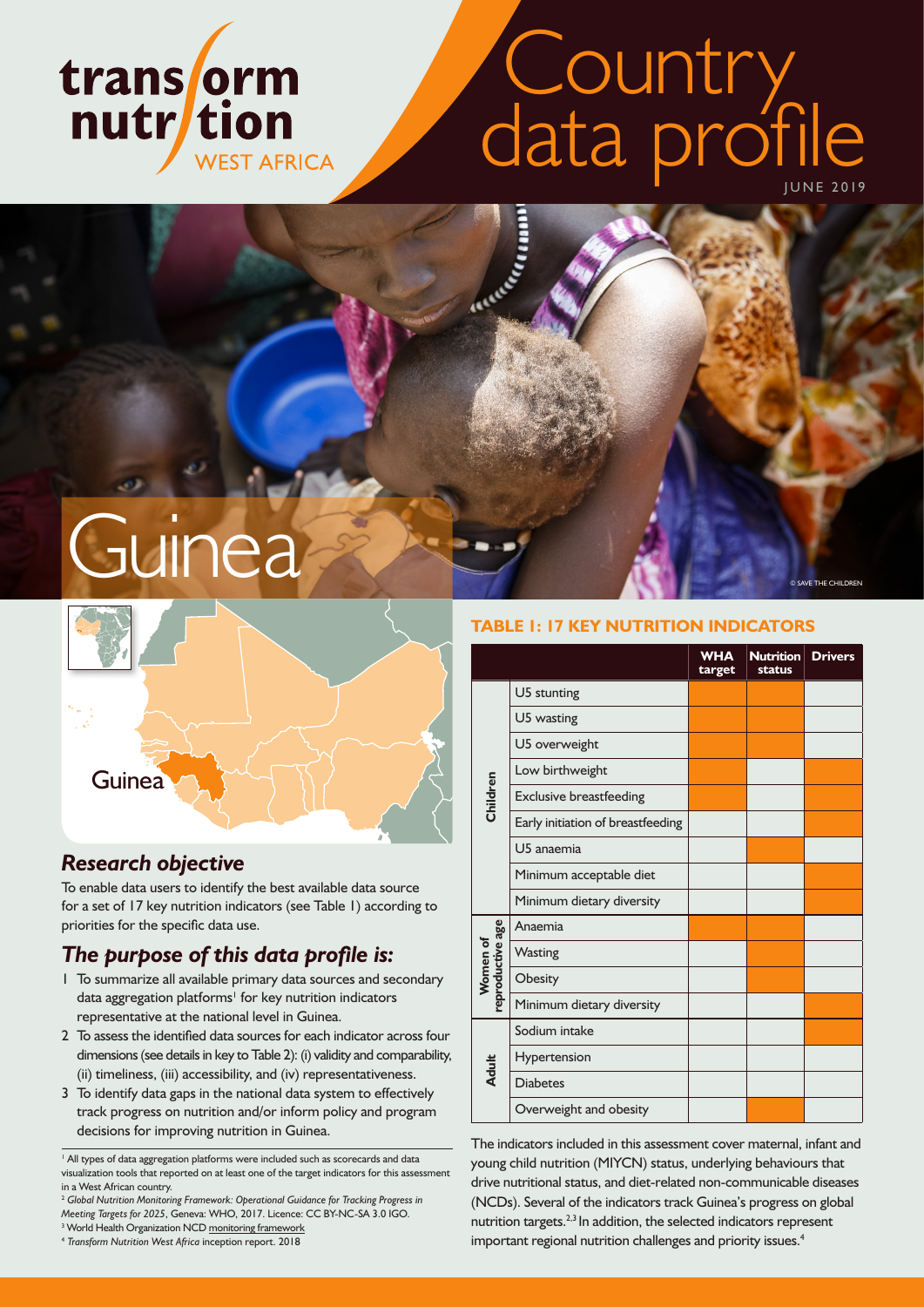#### **TABLE 2: ASSESSMENT OF PRIMARY DATA SOURCES**

| <b>Indicators</b>                                   |              | U5 stunting              | U5 wasting               | U5 overweight           | Low birthweight          | Exclusive<br>breastfeeding | đ<br>Early initiation c<br>breastfeeding | U5 anaemia     | Minimum<br>acceptable diet | Minimum dietary<br>diversity | Anaemia        | Wasting/thinness | Obesity         | Minimum dietary<br>diversity | Sodium intake            | Hypertension             | <b>Diabetes</b> | Overweight and<br>obesity |
|-----------------------------------------------------|--------------|--------------------------|--------------------------|-------------------------|--------------------------|----------------------------|------------------------------------------|----------------|----------------------------|------------------------------|----------------|------------------|-----------------|------------------------------|--------------------------|--------------------------|-----------------|---------------------------|
| <b>Population</b>                                   |              |                          |                          |                         |                          | <b>Children</b>            |                                          |                |                            |                              |                |                  | <b>Women of</b> |                              | <b>Adults</b>            |                          |                 |                           |
| Primary source <sup>5</sup>                         | Quality      |                          |                          |                         |                          |                            |                                          |                |                            |                              |                | reproductive age |                 |                              |                          |                          |                 |                           |
|                                                     | $\mathbf v$  | $+ +$                    | $++$                     | $+ +$                   | $++$                     | $+ +$                      | $+ +$                                    | $+ +$          | $+ +$                      | $+ +$                        | $++$           | $++$             | $++$            |                              | $\overline{\phantom{a}}$ |                          |                 |                           |
| Demographic and<br><b>Health Survey</b>             | T.           | $\overline{a}$           | ÷,                       | $\overline{a}$          | $\overline{\phantom{a}}$ | $\overline{a}$             | ÷,                                       | $\overline{a}$ | $\overline{a}$             | $\overline{\phantom{a}}$     | $\overline{a}$ | ÷,               | $\overline{a}$  |                              | $\overline{\phantom{a}}$ |                          |                 |                           |
| $(DHS)$ $(2012)$                                    | $\mathbf{A}$ | $+$                      | $+$                      | $+$                     | $+$                      | $+$                        | $+$                                      | $+$            | $+$                        | $+$                          | $+$            | $+$              | $+$             |                              | $+$                      |                          |                 |                           |
|                                                     | R.           | $+ +$                    | $++$                     | $++$                    | $++$                     | $+ +$                      | $+ +$                                    | $++$           | $++$                       | $+ +$                        | $++$           | $+ +$            | $+ +$           |                              | $++$                     |                          |                 |                           |
|                                                     | V            | $++$                     | $+ +$                    | $+ +$                   | $+ +$                    | $+ +$                      | $++$                                     | $+ +$          | $+ +$                      | $+ +$                        |                |                  |                 |                              | $\overline{\phantom{a}}$ |                          |                 |                           |
| Multiple Indicator                                  | T.           | $+$                      | $+$                      | $+$                     | $\Box$                   | $+$                        | $+$                                      | $+$            | $+$                        | $+$                          |                |                  |                 |                              | $+$                      |                          |                 |                           |
| <b>Cluster Survey</b><br>(MICS) (2016)              | A            | $+$                      | $+$                      | $+$                     | $+$                      | $+$                        | $+$                                      | $+$            | $+$                        | $+$                          |                |                  |                 |                              | $+$                      |                          |                 |                           |
|                                                     | $\mathbf R$  | $+ +$                    | $+ +$                    | $+ +$                   | $+ +$                    | $+ +$                      | $++$                                     | $++$           | $+ +$                      | $+ +$                        |                |                  |                 |                              | $+ +$                    |                          |                 |                           |
| Enquête Nationale                                   | V            | $\overline{\mathbf{?}}$  | $\overline{\cdot}$       | $\overline{\mathbf{?}}$ |                          | $\overline{\mathbf{?}}$    | $\overline{\cdot}$                       |                |                            |                              |                |                  |                 |                              |                          |                          |                 |                           |
| Nutritionnelle basée<br>sur la Methodologie         | T.           | $+ +$                    | $+ +$                    | $+ +$                   |                          | $+ +$                      | $++$                                     |                |                            |                              |                |                  |                 |                              |                          |                          |                 |                           |
| SMART (NNS/                                         | A            |                          | $\overline{a}$           |                         |                          |                            | $\overline{a}$                           |                |                            |                              |                |                  |                 |                              |                          |                          |                 |                           |
| SMART) (2015)                                       | $\mathbf R$  | $+ +$                    | $++$                     | $++$                    |                          | $+ +$                      | $++$                                     |                |                            |                              |                |                  |                 |                              |                          |                          |                 |                           |
|                                                     | $\mathbf v$  | $+ +$                    | $+ +$                    |                         |                          |                            |                                          |                |                            |                              |                |                  |                 |                              |                          |                          |                 |                           |
| Guinea Household<br>Living Conditions               | T.           | $\overline{\phantom{a}}$ | $\frac{1}{2}$            |                         |                          |                            |                                          |                |                            |                              |                |                  |                 |                              |                          |                          |                 |                           |
| <b>Survey (1994)</b>                                | A            | $+$                      | $+$                      |                         |                          |                            |                                          |                |                            |                              |                |                  |                 |                              |                          |                          |                 |                           |
|                                                     | R.           | $+$                      | $+$                      |                         |                          |                            |                                          |                |                            |                              |                |                  |                 |                              |                          |                          |                 |                           |
| <b>Guinea National</b>                              | $\mathbf v$  | $++$                     | $+ +$                    |                         |                          | $++$                       | $+ +$                                    |                |                            |                              |                |                  |                 |                              | $\overline{\phantom{a}}$ |                          |                 |                           |
| Survey on Nutritional<br><b>Status and Tracking</b> | T.           | $\overline{\phantom{a}}$ | $\overline{\phantom{a}}$ |                         |                          | $\overline{\phantom{m}}$   | $\overline{\phantom{a}}$                 |                |                            |                              |                |                  |                 |                              | $\overline{\phantom{a}}$ |                          |                 |                           |
| Key Indicators of Child<br>Survival (2007)          | A            | $\overline{\phantom{a}}$ | $\overline{\phantom{m}}$ |                         |                          | $\overline{\phantom{a}}$   | $\overline{a}$                           |                |                            |                              |                |                  |                 |                              | $\overline{\phantom{a}}$ |                          |                 |                           |
|                                                     | R.           | $+ +$                    | $+ +$                    |                         |                          | $+ +$                      | $+ +$                                    |                |                            |                              |                |                  |                 |                              | $+ +$                    |                          |                 |                           |
|                                                     | <b>V</b>     |                          |                          |                         |                          |                            |                                          |                |                            |                              |                |                  |                 |                              |                          | $+$                      | $+$             | $++$                      |
| <b>STEPS Survey</b><br>(subnational)                | T            |                          |                          |                         |                          |                            |                                          |                |                            |                              |                |                  |                 |                              |                          | $\overline{a}$           | $\overline{a}$  | $\overline{a}$            |
| (2009)                                              | A            |                          |                          |                         |                          |                            |                                          |                |                            |                              |                |                  |                 |                              |                          | $\overline{\phantom{a}}$ | $\overline{a}$  |                           |
|                                                     | R.           |                          |                          |                         |                          |                            |                                          |                |                            |                              |                |                  |                 |                              |                          | ÷,                       | $\overline{a}$  |                           |

#### **KEY TO TABLE 2**

| <b>Dimension</b>                          | <b>List of items</b>                                                                                                                                            | Rating                                                                                                          |                                                                                                                             |  |  |  |  |  |  |
|-------------------------------------------|-----------------------------------------------------------------------------------------------------------------------------------------------------------------|-----------------------------------------------------------------------------------------------------------------|-----------------------------------------------------------------------------------------------------------------------------|--|--|--|--|--|--|
| $\mathbf v$<br>Validity/<br>comparability | Does the data source<br>use the specified global<br>measurement method<br>for the indicator or can it<br>be calculated from other<br>indicators in the dataset? | $+ +$                                                                                                           | Uses the standard measure and specifies the method of measurement/calculation                                               |  |  |  |  |  |  |
|                                           |                                                                                                                                                                 | $^{+}$                                                                                                          | Uses the standard measure, but no information is given on the method of measurement/calculation                             |  |  |  |  |  |  |
|                                           |                                                                                                                                                                 |                                                                                                                 | Uses a different measure than the standard & the standard measure cannot be calculated from other indicators in the dataset |  |  |  |  |  |  |
|                                           |                                                                                                                                                                 |                                                                                                                 | The measure is not specified in any way                                                                                     |  |  |  |  |  |  |
| <b>Timeliness</b>                         | Does the data<br>collection respect the<br>recommended<br>frequency for the<br>indicator?                                                                       | $++$                                                                                                            | Data collected according to the recommended frequency and last data collection within the window                            |  |  |  |  |  |  |
|                                           |                                                                                                                                                                 | Data not collected according to the recommended frequency, but last data collection within the window<br>$^{+}$ |                                                                                                                             |  |  |  |  |  |  |
|                                           |                                                                                                                                                                 |                                                                                                                 | Data not collected according to the recommended frequency and last data collection not in the window                        |  |  |  |  |  |  |
|                                           |                                                                                                                                                                 | $\overline{\phantom{a}}$                                                                                        | No information on the year of collection                                                                                    |  |  |  |  |  |  |
| A<br>Accessibility                        |                                                                                                                                                                 | $+ +$                                                                                                           | Report and datasets publicly available                                                                                      |  |  |  |  |  |  |
|                                           | Are the results of the<br>survey published?                                                                                                                     | $^{+}$                                                                                                          | Report publicly available and datasets available after authorization                                                        |  |  |  |  |  |  |
|                                           |                                                                                                                                                                 |                                                                                                                 | Report publicly available but datasets not available                                                                        |  |  |  |  |  |  |
|                                           |                                                                                                                                                                 | 7                                                                                                               | No information on the survey retrieved                                                                                      |  |  |  |  |  |  |
|                                           | Is the survey<br>representative at<br>national and first-level<br>administrative<br>divisions?                                                                  | $++$                                                                                                            | Representative at national and first-level administrative divisions                                                         |  |  |  |  |  |  |
| R<br>Represent-<br>ativeness              |                                                                                                                                                                 | $+$                                                                                                             | Representative at national level but not at first-level subdivision                                                         |  |  |  |  |  |  |
|                                           |                                                                                                                                                                 | -                                                                                                               | Subnational survey                                                                                                          |  |  |  |  |  |  |
|                                           |                                                                                                                                                                 | 7                                                                                                               | Representative at national level but no information on representativeness at first-level administrative divisions           |  |  |  |  |  |  |

<sup>5</sup> [https://westafrica.transformnutrition.org/wp-content/uploads/2019/06/DA\\_database\\_primary\\_sources\\_Final.xlsx](https://westafrica.transformnutrition.org/wp-content/uploads/2019/06/DA_database_primary_sources_Final.xls)

Search for all primary sources and data platforms completed in November 2018 and data quality validation completed in December 2018. See technical note for further details on search strategy and assessment approach:<https://westafrica.transformnutrition.org/output/data-integration-assessment- technical-note/>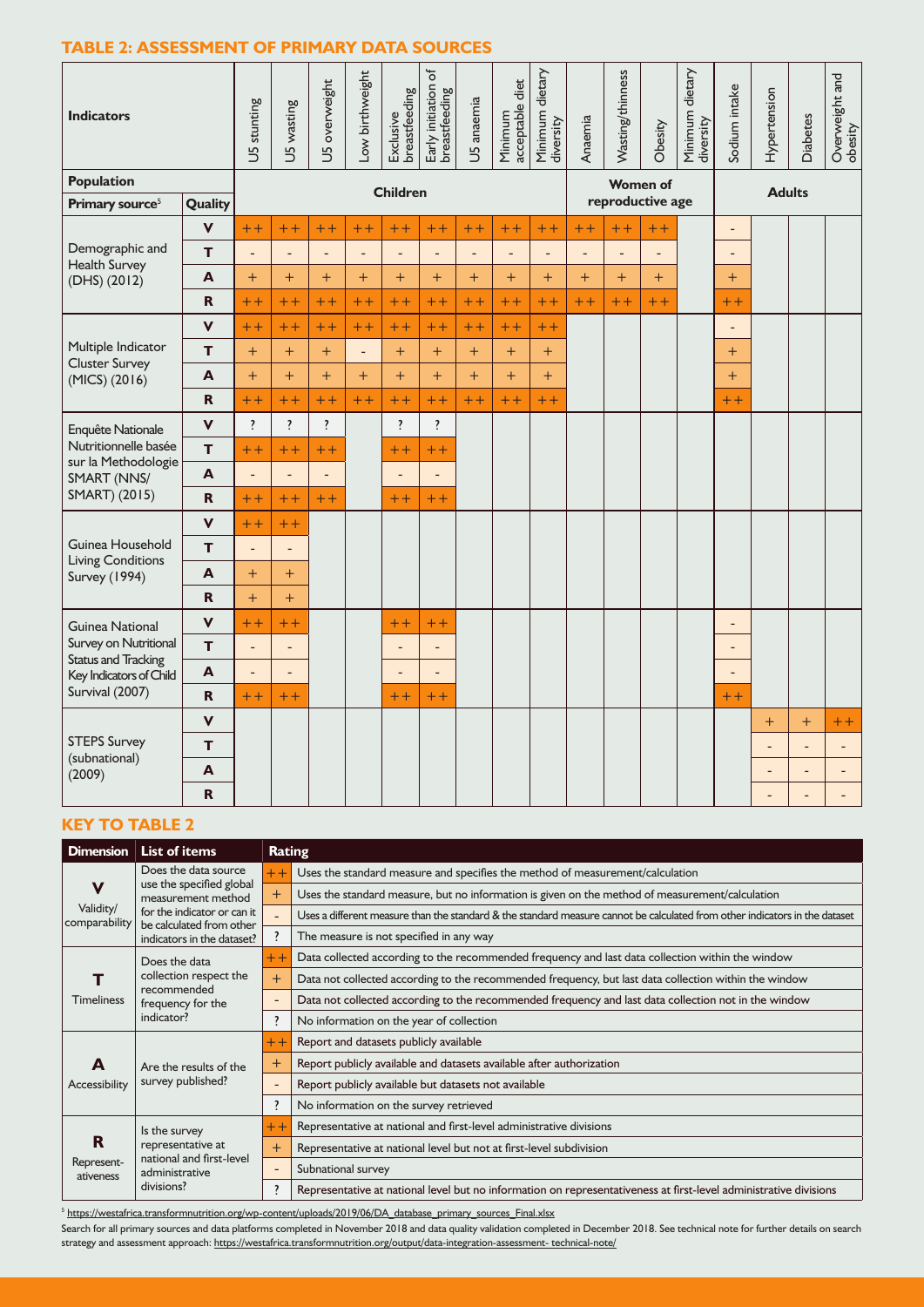#### **TABLE 3: SECONDARY DATA PLATFORMS**

| <b>Indicators</b>                                                           | U5 stunting | U5 wasting | U5 overweight | Low birthweight | Exclusive<br>breastfeeding | Early initiation of<br>breastfeeding | U5 anaemia | Minimum<br>acceptable diet | Minimum dietary<br>diversity | Anaemia | Wasting/thinness                                                                     | Obesity |  | Sodium intake | Hypertension | <b>Diabetes</b> | Overweight and<br>obesity |
|-----------------------------------------------------------------------------|-------------|------------|---------------|-----------------|----------------------------|--------------------------------------|------------|----------------------------|------------------------------|---------|--------------------------------------------------------------------------------------|---------|--|---------------|--------------|-----------------|---------------------------|
| <b>Population</b>                                                           |             |            |               |                 | <b>Children</b>            |                                      |            |                            |                              |         | Minimum dietary<br>diversity<br><b>Women of</b><br><b>Adults</b><br>reproductive age |         |  |               |              |                 |                           |
| <b>Data platforms</b>                                                       |             |            |               |                 |                            |                                      |            |                            |                              |         |                                                                                      |         |  |               |              |                 |                           |
| UNICEF/WHO/World<br><b>Bank Group Joint Child</b><br>Malnutrition estimates |             |            |               |                 |                            |                                      |            |                            |                              |         |                                                                                      |         |  |               |              |                 |                           |
| Global Health Data<br>Exchange (GHDx, IHME)                                 |             |            |               |                 |                            |                                      |            |                            |                              |         |                                                                                      |         |  |               |              |                 |                           |
| WHO data                                                                    |             |            |               |                 |                            |                                      |            |                            |                              |         |                                                                                      |         |  |               |              |                 |                           |
| Scaling Up Nutrition                                                        |             |            |               |                 |                            |                                      |            |                            |                              |         |                                                                                      |         |  |               |              |                 |                           |
| World Bank Development<br>Indicators                                        |             |            |               |                 |                            |                                      |            |                            |                              |         |                                                                                      |         |  |               |              |                 |                           |
| Our World in Data                                                           |             |            |               |                 |                            |                                      |            |                            |                              |         |                                                                                      |         |  |               |              |                 |                           |
| Index Mundi                                                                 |             |            |               |                 |                            |                                      |            |                            |                              |         |                                                                                      |         |  |               |              |                 |                           |
| <b>Global Nutrition Report</b>                                              |             |            |               |                 |                            |                                      |            |                            |                              |         |                                                                                      |         |  |               |              |                 |                           |
| Countdown to 2030                                                           |             |            |               |                 |                            |                                      |            |                            |                              |         |                                                                                      |         |  |               |              |                 |                           |
| Nutrition in the WHO<br>African Region                                      |             |            |               |                 |                            |                                      |            |                            |                              |         |                                                                                      |         |  |               |              |                 |                           |
| Atlas of the African<br><b>Health Statistics</b>                            |             |            |               |                 |                            |                                      |            |                            |                              |         |                                                                                      |         |  |               |              |                 |                           |
| Alive & Thrive/UNICEF<br>country nutrition profile                          |             |            |               |                 |                            |                                      |            |                            |                              |         |                                                                                      |         |  |               |              |                 |                           |
| <b>UNICEF Global database</b><br>on Infant and Young Child<br>Feeding       |             |            |               |                 |                            |                                      |            |                            |                              |         |                                                                                      |         |  |               |              |                 |                           |
| <b>UNICEF Global database</b><br>on lodized salt                            |             |            |               |                 |                            |                                      |            |                            |                              |         |                                                                                      |         |  |               |              |                 |                           |
| <b>UNICEF Global Low</b><br>Birthweight database                            |             |            |               |                 |                            |                                      |            |                            |                              |         |                                                                                      |         |  |               |              |                 |                           |
| Iodine Global Network                                                       |             |            |               |                 |                            |                                      |            |                            |                              |         |                                                                                      |         |  |               |              |                 |                           |
| <b>NCD Risk Factor</b><br>Collaboration                                     |             |            |               |                 |                            |                                      |            |                            |                              |         |                                                                                      |         |  |               |              |                 |                           |
| <b>Diabetes Atlas</b>                                                       |             |            |               |                 |                            |                                      |            |                            |                              |         |                                                                                      |         |  |               |              |                 |                           |

**Data platform reports on indicator.**